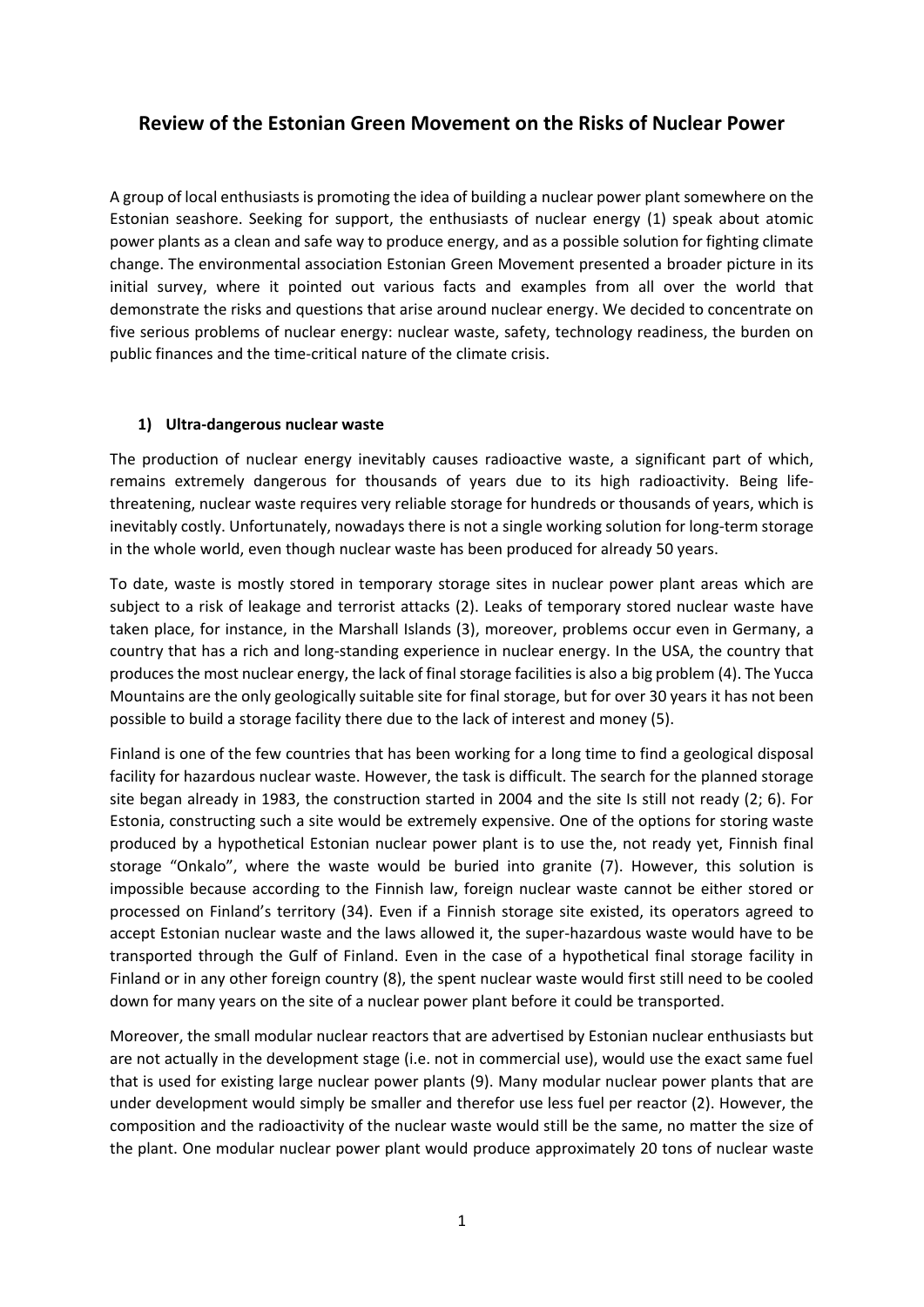per year (10). If instead of one big "ordinary" reactor, were installed a couple of small ones, the difference in the absolute amount of waste generated would not be very large.

Moreover, building modular nuclear power plants near "ordinary" ones or instead of "ordinary" ones, would not reduce the size of the final storage facility and the level of radiation associated with the fuel. Most likely, modular nuclear power plants have the tendency to use relatively high concentrations of nuclear fuel made from fissile material (for e.g. uranium and plutonium), which can lead to a reactivation of a nuclear reaction at the final storage site.

On paper there are also newer ones, the so-called nuclear power plants of the 4<sup>th</sup> generation, which in theory would utilize already used fuel as fuel (7), which means that they would not make the situation with nuclear waste even worse. Such nuclear reactors are in the initial phase of development now. It will be possible (if at all) to see them in reality in decades. Based on power plants that have not yet been used and have not been tested in commercial use, it makes no sense at all to discuss the economy and safety of nuclear energy-neither in Estonia nor elsewhere. It is also wrong to say that the production of high-risk nuclear waste is a clean way of producing energy.

## **2) Safety issues**

In addition to the unavoidable generation of hazardous radioactive waste, one of the major risks associated with nuclear energy is that accidents cannot be avoided in the long term (this applies to all forms of energy production).

Risk studies unambiguously show that large and complex technological systems (a nuclear power plant is one specific example) are not infallible and cannot be infallible (12). The risk of serious accidents increases together with the more frequent extreme weather conditions, that are due to climate change, that is why all risks tied to nuclear power plants increase, as well as the possibility that we will not be able to rely on nuclear power anymore one day. This also reduces the reliability of nuclear energy as a guarantee of a secure energy supply.

In the case of nuclear energy, even low-risk accidents involve high costs. For instance, a turbine might break down without causing major disruption to its immediate surroundings, but a nuclear disaster may make large areas uninhabitable for a long time. What is important here is not the probability of a worst-case scenario but the ability of the society to cope with the consequences of such a scenario. The problems become especially serious when for e.g. water sources are being contaminated. A nuclear power plant constructor must be responsible not only for the health and the belongings of the local population, but also for the local flora, fauna, ground, and water of a whole region, that can potentially become victim of radiation. For instance, the Fukushima catastrophe in 2011 entailed the evacuation of 150 000 people, among them, 40 000 have not been able to move back home even after 10 years (13).

In Estonia, nuclear enthusiasts have compared the amount of yearly radiation that one gets living near an operating nuclear power plant with the amount of radiation one is exposed to eating a simple banana (14). However, this comparison is not appropriate because the radiation dose that one gets eating food does not remain in the body, whereas the radiation received from a nuclear power plant might stay in the body, for example in the thyroid, provoking risks for the health (15).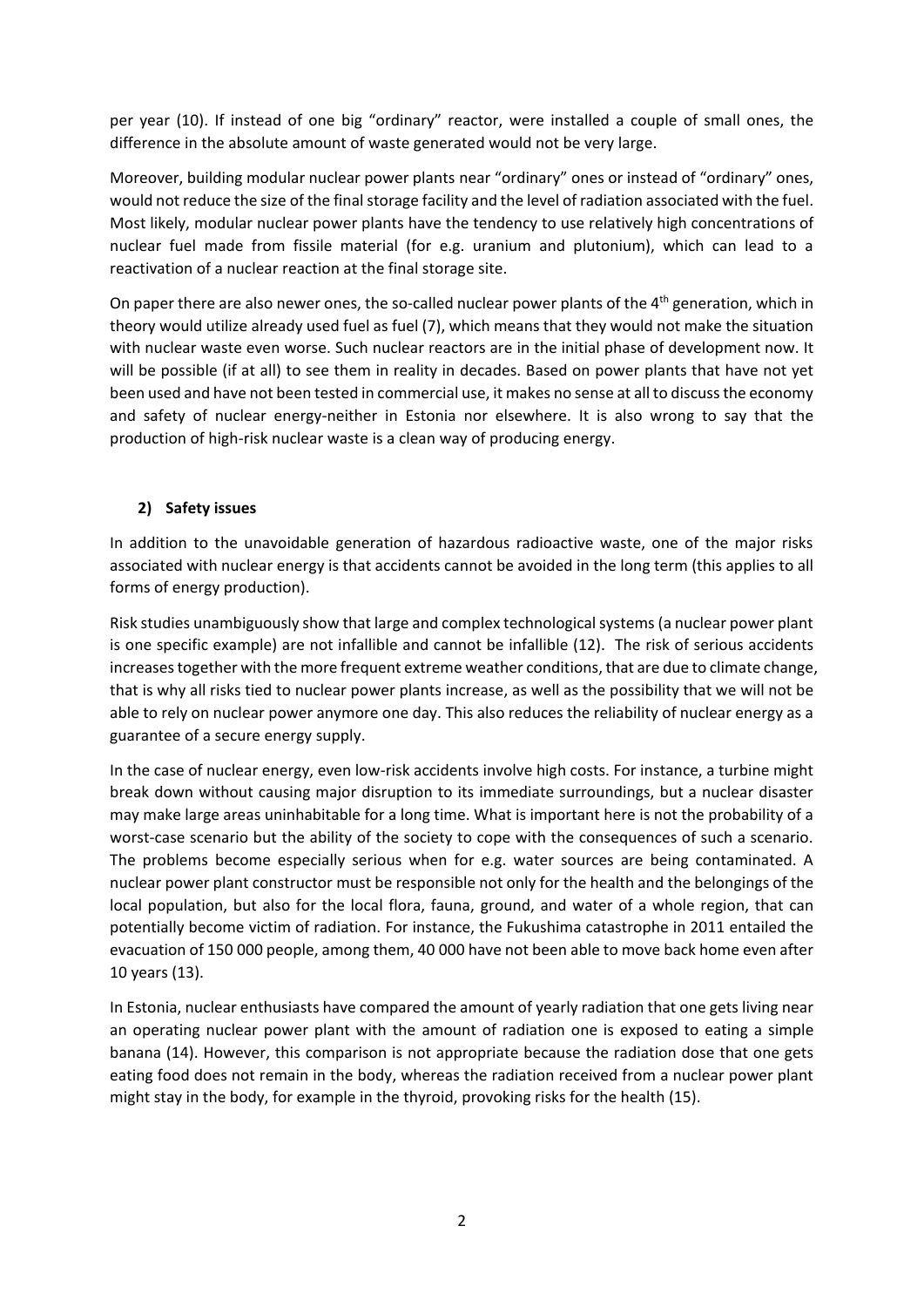## **3) Technological threats**

A nuclear power plant requires large investments to be launched and to be kept operational, and in the interest of giving back the investments, the life of the plant should be at least of 40-50 years. The energy market is currently evolving and changing rapidly, with the advantage of flexible and distributed solutions over a central "big station", regardless of the "big" technology. Large investment in a technology that requires a very long payback period create a dependence on this technology, the socalled "track dependence". This phenomenon occurs when a specific technology (that is applied for example for the extraction and use of oil shale) may no longer be economically or environmentally viable. At the same time, existing technologies and social structures still require investment and maintenance of life, and as a result, technology is seen as "impossible to set aside". Which means that the government may be put under great pressure to keep the industry alive at all costs. This situation is profitable for companies operating in the sector. In the same way, at its time, the oil shale industry resulted from the enthusiasm of individual Soviet scientists, although it was clear already back then, that it was a low value source of energy (16; 17).

All of this illustrates that if the government agrees to use nuclear energy, then it must take into account the technology and its effects "for a very, very, very long time" (18). In comparison, when the market changes, it is possible, for example, to dismantle a park of wind turbines or of solar panels, it is also possible to reuse certain components and store some of their parts without creating additional costs and problems for centuries ahead.

As already mentioned, new modular nuclear reactors can seem to be reliable, because they are not available yet for a commercial use. They just exist on paper (19). Therefore, all conceivable problems and objections are easier to fend off. Various expressions and words such as « not related to the proliferation of nuclear weapons", 'protected from overheating" and "cheap" seem to solve problems, however, they also create a deceptive illusion (20). But these words and expressions do not say anything about reality. There is a lack of transparent civilian control over the small nuclear reactors on military submarines in military use today as well as over their effects and safety.

A scenario like in Chernobyl or Fukushima is most probably unlikely to happen in Estonia, but this is not a reason not to worry, because what happened in both of these catastrophes was considered to be impossible. Without decades of testing, a modular nuclear power plant as a new technology would also be risky, as there is no experience to anticipate all the risks. At the same time, it is not possible to predict the unlikely but catastrophic, so-called "black swan", scenarios.

In the case of nuclear energy, the so-called negative "learning curve" can be seen - the more nuclear power plants are built, the more problems are identified (21). The more nuclear power plant designs are developed, the more different safety issues are identified, which will also lead to higher unit costs of nuclear energy (22).

For instance, in Canada, three small nuclear reactors of the same type as modular reactors have been unsuccessful. Namely, two 10-megawatt MAPLE reactors were built, but they never became operational because safety problems could not be solved, which led to the fact that the project was abandoned a dozen years ago (23). The 10-megawatt Mega-Slowpoke district heating reactor was never licensed due to similar safety concerns. This completed reactor is currently being dismantled without having produced a single megawatt of energy, while a huge amount of energy has been spent on its construction (19).

Even if a new type of small nuclear reactor receives a permit for operation, it makes sense to test the reliability of this new technology for at least decades. Releasing a totally new technology into the world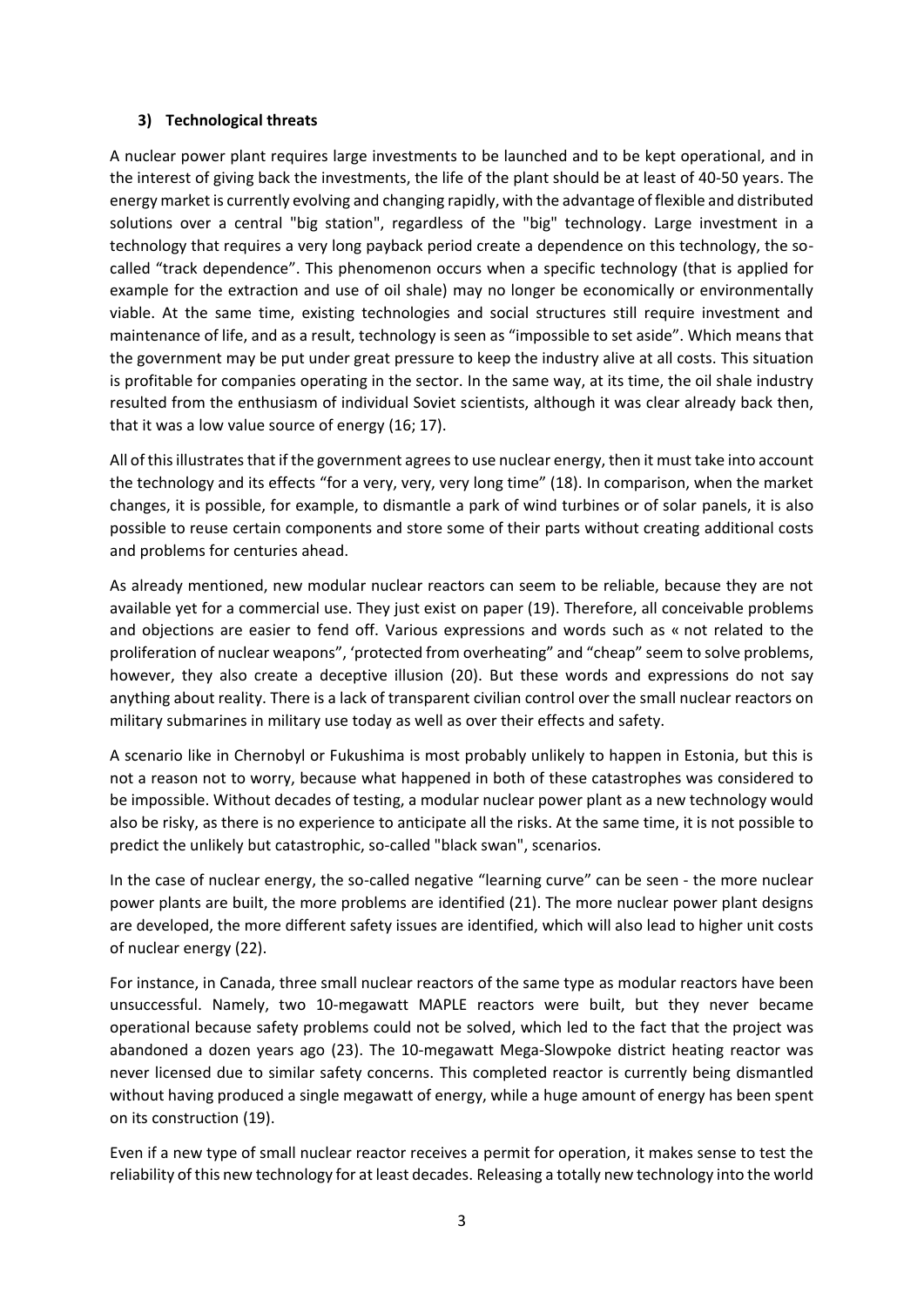is a big risk not only for Estonia but also for the whole region. Especially in the case of a country that has no experience in operating and supervising a nuclear power plant and where an overall knowledge in energy matters appears to be low at the government level (24).

# **4) A long-lasting burden on public finances**

Supporters of Estonian domestic nuclear energy argue that the costs associated with building and maintaining a nuclear power plant do not require large subsidies from the state, because it is a private business, and the risks are borne by the investors. However, similar projects around the world have shown that it is expensive to maintain a nuclear power plant and that it therefor requires large public investments (2). It can also again lead to the so-called path dependence described above. For example, in the event of a major financial problem, a nuclear power plant may create the expectation of a massive state rescue operation (this can be compared to the capitalization of large banks during the financial crisis, since they were considered too large to shut down).

Even if a nuclear power plant was built and operated with purely private capital, it would automatically incur high costs from the state budget as well. In Estonia, there is no significant public sector competence to ensure safety related to a nuclear power plant. Creating a legal framework for the deployment of nuclear energy alone will absorb money, time and attention from government agencies and politicians, whereas that money, time and attention could be used more sensibly. Similarly, taxpayers' money would be used to train a number of professionals (part of the training would have to be abroad), to create special new state control and supervision authorities and to set up safety infrastructure, a crisis capacity and management plan.

The experience of other European nuclear countries shows that even in a country with single reactors, a national regulator that is independent from the energy producer, employs at least a hundred top experts with an annual budget of more than 15 million euros. The tasks of the independent monitoring regulator are regulated on an international level, and the requirements do not change accordingly to the size of the reactor. All these huge expenses are unavoidable for the state if it intends to let the entrepreneurs try new technologies in Estonia. If a company planning a nuclear power plant fails, the investments made by the state will also be lost.

World experience has shown that nuclear power plants are economically risky and low profit. The UK's Hinkley Point nuclear power plant can compete with other electricity producers only because it has been granted a 35-year fixed purchase price (twice the current market price for electricity) (32). During the construction of nuclear power plants, large overhead costs are not uncommon, due to significant delays in production and delivery (25). Primary cost estimations should not be taken into account as 97% of nuclear projects exceeded the primary planned budget. One average nuclear project costs in reality an average of \$ 1.3 billion more than originally planned (26). For example, the Finnish Olkiluoto reactor, often cited as an example in Estonia, was supposed to start being operative in 2009, but even now it is still assumed that the reactor will be connected to the grid at best at the end of 2021. As a result, the originally planned costs have tripled.

It is emphasized that modular nuclear power plants are cheaper than "conventional" ones, because their central components can be assembled on the line of a huge factory, like house parts in a modular house factory. Theoretical cheapness thus implies mass production, which in turn requires a proven, well-performing standard nuclear power plant project. Currently, there are about 150 different theoretical models of nuclear power plants developed by various startups. Right now, the needed demand for mass production is not achieved, so without this demand it is not possible for start-ups to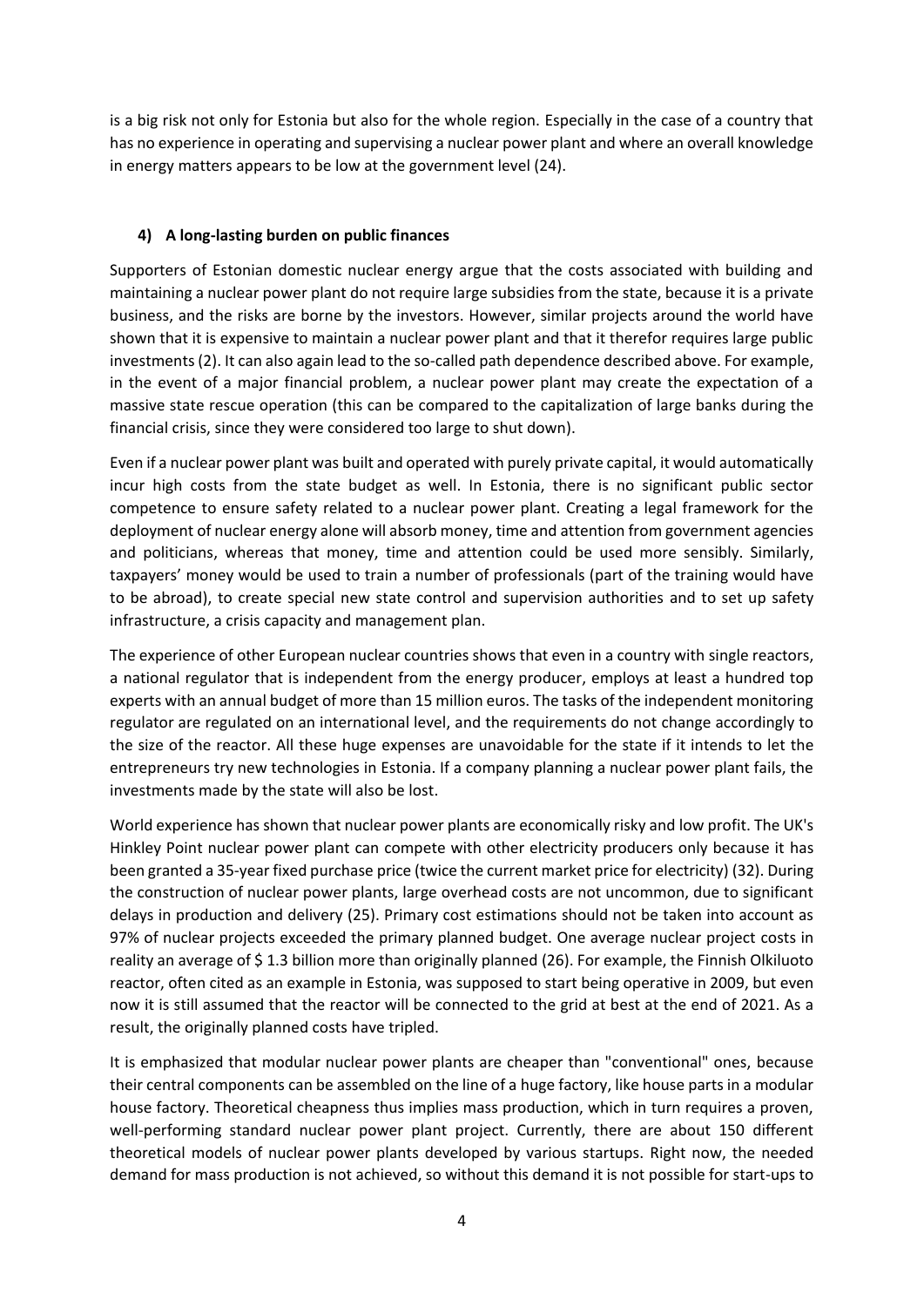find the investors they need for constructing expensive factories that would produce the components for modular nuclear power plants. Therefore, entrepreneurs persuade governments to invest taxpayers' money in the hope that, unlike in the past, this time something will come out of the "renaissance of atomic energy" (19; 27).

Most probably, some of the start-ups that project nuclear power plants are willing to pay for the installation of their first reactor in whatever country (for example, in Estonia that does not have an independent and critical oversight) as far as it helps them to impress future investors and customers. But in this case, we are dealing with a pilot project, and Estonia is essentially becoming a testing laboratory for nuclear energy.

## **5) Nuclear energy will not solve the climate crisis**

One of the most serious global challenges is the anthropogenic climate crisis. The Intergovernmental Panel on Climate Change (IPCC) has stated that to contain the rise of the average atmospheric temperature we need to act right away. (28) The achievement of the European Union's 2050 climate neutrality target requires immediate and sustained action in this direction rather than, for example, waiting for a technical breakthrough in the 2040s. Even if fuel-free and waste-free technologies are found (not a single generation of atomic energy is), then during the decades that are required for its implementation, the climate crisis might worsen irreversibly.

It is not forbidden for private investors and scientists to test new technologies (unless it mindlessly drains the public sector budget) but among the most important principles for solving the climate crisis is that the solution should be the fastest and the cheapest. For example, the already existing and constantly widespread wind and solar energy combined with storage already do correspond to this principle (19). Countries that use more renewable energy than nuclear energy also have a smaller carbon footprint (29).

As a positive example, Germany has decided to close all its nuclear power plants by 2022. This gave the market a clear sign to invest in alternatives. The country bought 30 000 megawatts of solar and wind power in just eight years. It would have been impossible to produce an equivalent volume of atomic energy capacity in just eight years. With the installation of wind turbines, Germany reduced its CO2 footprint already in the first year of construction, and the number keeps decreasing every year.

In fact, the nuclear power plants do not directly emit greenhouse gases into the air during the fission process of atoms, but their carbon footprint must be estimated by the life cycle of nuclear fuel as a whole. For instance, significant amounts of fossil fuels are used to extract resources, to crush ore, to enrich uranium, to build power plants and storage facilities for nuclear waste, to stop the activity of a nuclear power plant, and finally to transport waste, and in addition to all these points, there are the environmental costs associated to thousands of years of storage. (30)

Considering the previous points, nuclear energy does not contribute to an emission-free climate, but it is comparable in its CO2 emissions to solar and wind energy. However, there is a danger that a hypothetical "nuclear renaissance" will cut subsidies for renewable energy, since the direct and hidden costs associated with the nuclear power plant are high in both financial and political terms. There are examples in the world when producers of nuclear energy paid to let wind turbines being shut down, because otherwise nuclear energy would not be able to compete with the price of renewable energy (31). Moreover, the production volumes driven by the renewable energy boom have created a market situation in which renewable energy sources can now or will soon be manageable without any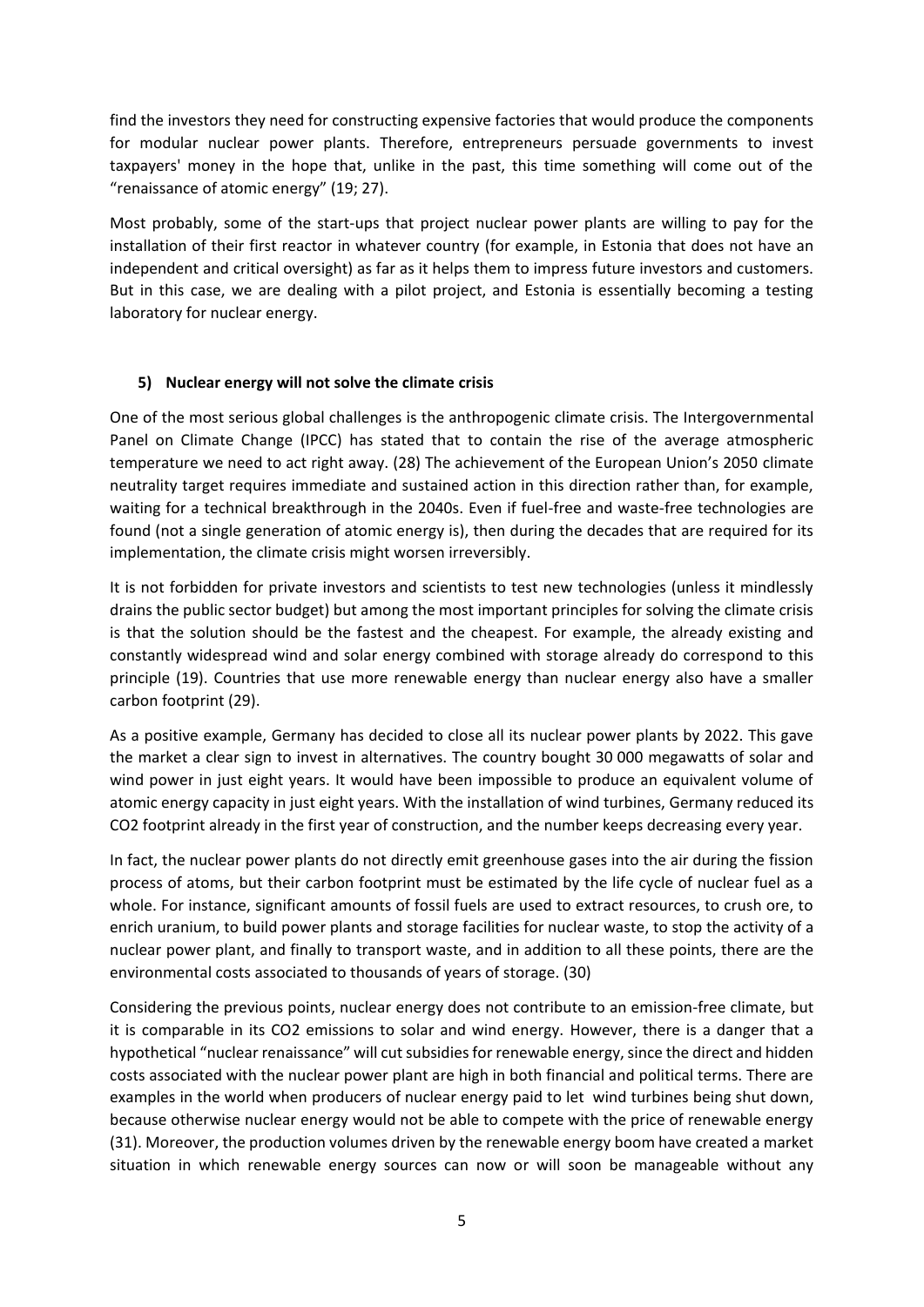additional subsidies. Annual analysis by the financial advisory firm Lazard, show that building new electricity generation capacity is more costly in nuclear power plants than in renewable energy. Unlike nuclear power plants, the cost of building renewable energy capacity is on a clear downward trend (33).

# **Summary**

## **1) There is no escape from ultra-hazardous nuclear waste**

- Nuclear waste originates from all known types of reactors
- Waste is stored for decades on the territory of nuclear power plants, waiting for a final disposal
- A working solution for final disposal in the world does not exist yet
- The problem of radiation has been going on for millennia

## **2) There are still security issues**

- Large and complex technologies are not infallible
- Shutdowns or damages at a nuclear power plant endanger the power supply
- An evacuation zone in the event of even a minor accident is of tens of kilometers

#### **3) The technologies are not ready**

- In a rapidly developing energy market, flexible and local solutions are preferred
- Nuclear energy implies dependence on the path of specific technologies
- Commercial modular reactors exist only on paper
- Many of the experimental reactors that were built were shut down before they could be operative

## **4) A long-lasting burden on public finances**

- The state would have to begin developping costly competence of licensing and independent supervision

- The state would also have to create plans and funding in the event of a possible major disaster

- Due to the path dependence, government support may be required to maintain the viability of nuclear energy

- The above costs are disproportionate and in the interests of only one private power plant

- Mass production of modular reactors (like other nuclear power plants) on the basis of private capital alone is not realistic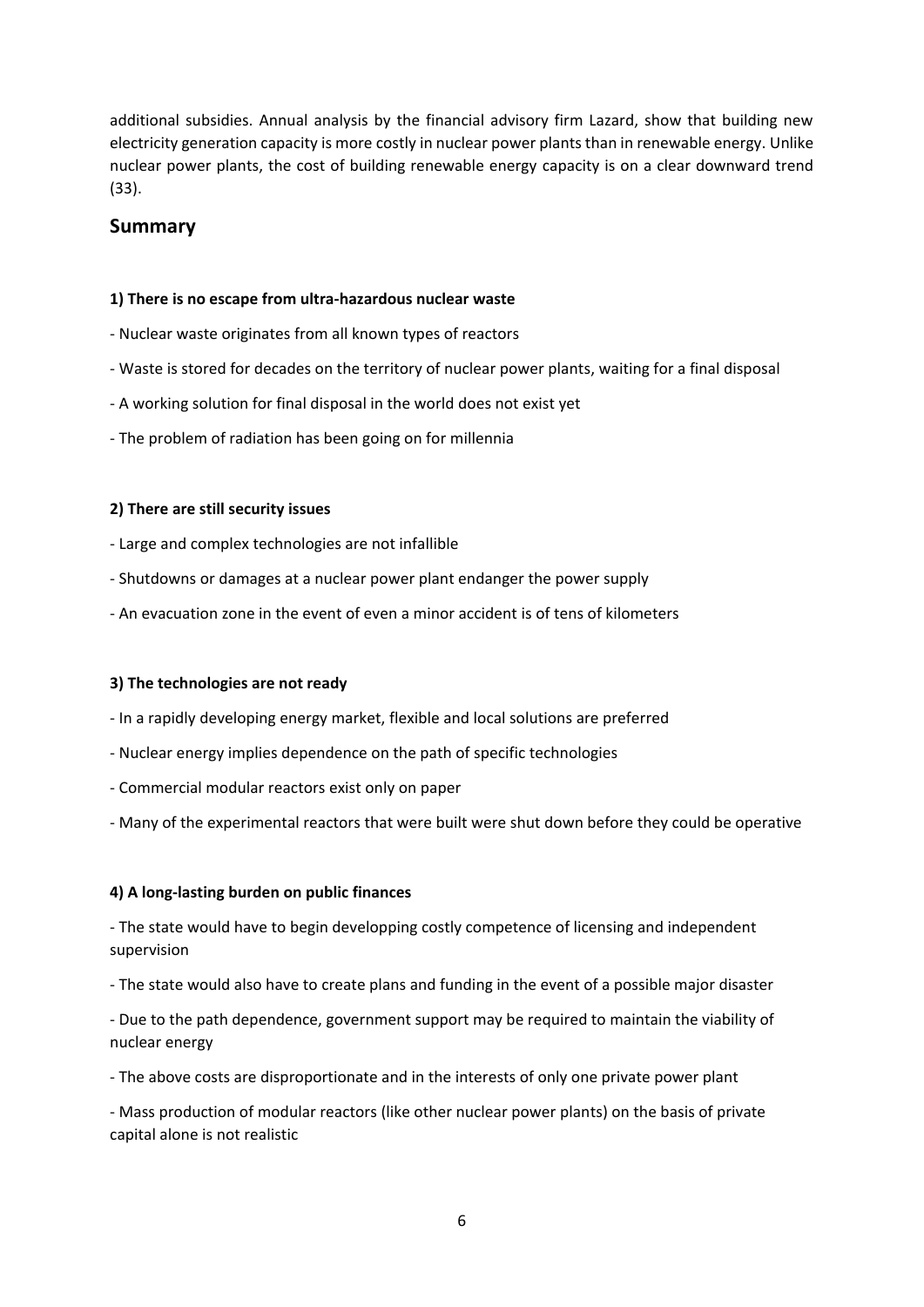#### **5) Nuclear energy will not solve the climate crisis**

- Action to tackle the climate crisis is needed now, developing and building new types of nuclear power plants takes time and is expensive

- The fastest and cheapest solution are the number one priority- Countries that use more renewable energy than nuclear energy have a smaller carbon footprint

- Nuclear energy directly inhibits the production of wind and solar energy

- Creating new electricity generation capacity is more costly in nuclear power plants than in renewable energy

**Considering the above information, we urge decision-makers, local governments, experts and other citizens to seriously weigh the suitability of a nuclear power plant for Estonia. Do we want to firmly link Estonia to a form of energy that is risky in many ways, or do we want to contribute to renewable energy sources? Our little Estonia cannot afford the luxury of moving in both directions at once.**

*NGO Estonian Green Movement 26 November 2020*

#### **References:**

[1] Can be found by the names of: OÜ Fermi Energia, MTÜ Eesti Tuumajaam or Kaasaegse Tuumaenergia Infokeskus, can be seen from AK news [\(https://www.err.ee/1136971/tuumaenergia](https://www.err.ee/1136971/tuumaenergia-pooldajad-avaldasid-tallinnas-ja-tartus-meelt)[pooldajad-avaldasid-tallinnas-ja-tartus-meelt\)](https://www.err.ee/1136971/tuumaenergia-pooldajad-avaldasid-tallinnas-ja-tartus-meelt) also from other places like Eesti Naine [\(https://lood.delfi.ee/eestinaine/elud/em-perpetuum-mobile-em?id=91158999\)](https://lood.delfi.ee/eestinaine/elud/em-perpetuum-mobile-em?id=91158999).

[2] Parshley, L. (2020). The countries building miniature nuclear reactors. [https://www.bbc.com/future/article/20200309-are-small-nuclear-power-plants-safe-and](http://https/www.bbc.com/future/article/20200309-are-small-nuclear-power-plants-safe-and-efficient)[efficient](http://https/www.bbc.com/future/article/20200309-are-small-nuclear-power-plants-safe-and-efficient)

[3] Rust, S. (2020). U.S. says leaking nuclear waste dome is safe; Marshall Islands leaders don't believe it. [https://www.latimes.com/environment/story/2020-07-01/us-says-nuclear-waste-safe-marshall](https://www.latimes.com/environment/story/2020-07-01/us-says-nuclear-waste-safe-marshall-islands-runit-dome)[islands-runit-dome](https://www.latimes.com/environment/story/2020-07-01/us-says-nuclear-waste-safe-marshall-islands-runit-dome)

[4] Teffer, B. (2016). Why Germany is digging up its nuclear waste. EU observer. <https://euobserver.com/beyond-brussels/132085>

[5] Eureka County (2019). Current Status of the Yucca Mountain Project. [https://www.yuccamountain.org/faq.htm#:~:text=On%20The%20Ground%20Accomplishme](https://www.yuccamountain.org/faq.htm#:~:text=On%20The%20Ground%20Accomplishments%3A%20Today,have%20yet%20to%20be%20developed) [nts%3A%20Today,have%20yet%20to%20be%20developed](https://www.yuccamountain.org/faq.htm#:~:text=On%20The%20Ground%20Accomplishments%3A%20Today,have%20yet%20to%20be%20developed)

[6] Gordon, H. (2020). A hole in Finland is being prepared to contain radioactive waste for 100,000 years. But will the future co-operate? [https://www.wired.co.uk/article/olkiluoto-island-finland](https://www.wired.co.uk/article/olkiluoto-island-finland-nuclear-waste-onkalo)[nuclear-waste-onkalo](https://www.wired.co.uk/article/olkiluoto-island-finland-nuclear-waste-onkalo)

[7] Kaasaegse Tuumaenergia infokeskus (2020). Jäätmed. <https://moodulreaktor.ee/jaatmed/>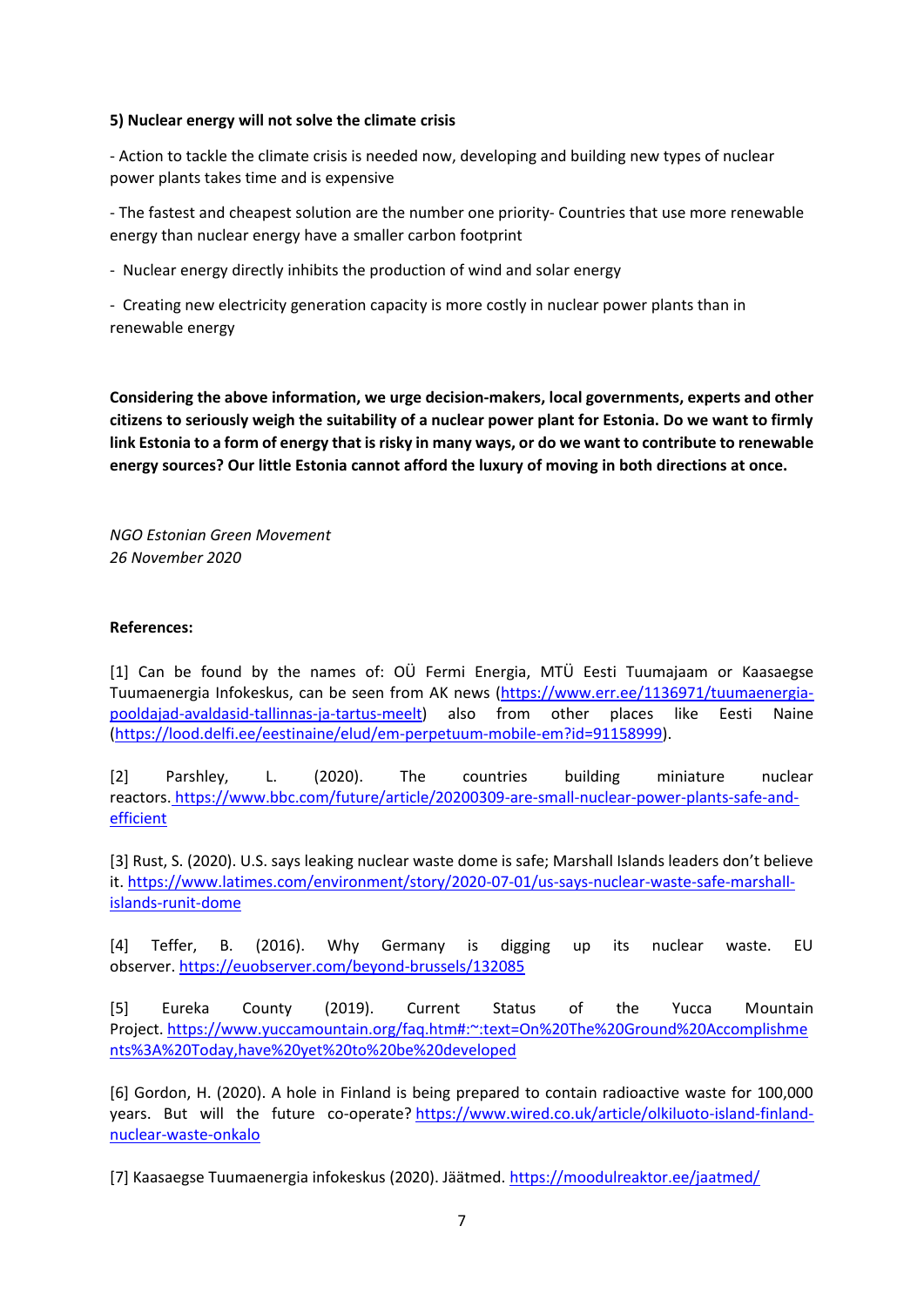[8] Posiva. General Time Schedule for Final Disposal. [http://www.posiva.fi/en/final\\_disposal/general\\_time\\_schedule\\_for\\_final\\_disposal](http://www.posiva.fi/en/final_disposal/general_time_schedule_for_final_disposal)

[9] International Atomic Energy Agency (2019). Small Modular Reactors: A Challenge for Spent Fuel Management? [https://www.iaea.org/newscenter/news/small-modular-reactors-a-challenge-for](https://www.iaea.org/newscenter/news/small-modular-reactors-a-challenge-for-spent-fuel-management)[spent-fuel-management](https://www.iaea.org/newscenter/news/small-modular-reactors-a-challenge-for-spent-fuel-management)

[10] Vasser, M. (2020). Pooliku infoga tuumajaama ei ehita. Virumaa Teataja. <https://virumaateataja.postimees.ee/6882972/pooliku-infoga-tuumajaama-ei-ehita>

[11] Krall, L. (2020). A Critical Analysis Of The Nuclear Waste Management Consequences For Small Modular Reactors. Stanford Freeman Spogli Institute of International Studies. [https://fsi.stanford.edu/events/critical-analysis-nuclear-waste-management-consequences](https://fsi.stanford.edu/events/critical-analysis-nuclear-waste-management-consequences-small-modular-reactors)[small-modular-reactors](https://fsi.stanford.edu/events/critical-analysis-nuclear-waste-management-consequences-small-modular-reactors)

[12] Perrow, C. (1984). Normal Accidents: living with high-risk technologies.

[13] Friends of the Earth Japan (2020). 10 years after the Fukushima Nuclear Disaster - Listening to the Unheard. [https://www.youtube.com/watch?v=IKnJyWBNYXk&ab\\_channel=FoEJapan](https://www.youtube.com/watch?v=IKnJyWBNYXk&ab_channel=FoEJapan)

[14] Tuumaenergia pooldajad avaldasid Tallinnas ja Tartus meelt. <https://www.err.ee/1136971/tuumaenergia-pooldajad-avaldasid-tallinnas-ja-tartus-meelt>

[15] Edwards, G. (2017). "About Radioactive Bananas", Canadian Coalition for Nuclear Responsibility. [http://www.ccnr.org/About\\_Radioactive\\_Bananas.pdf](http://www.ccnr.org/About_Radioactive_Bananas.pdf)

[16] Holmberg, R. (2008). Survival of the Unfit: Path Dependence and the Estonian Oil Shale Industry. Linköping Studies in Arts and Science No. 427.

[17] Tammiksaar, E. (2013). Põlevkivitööstuse algus Eestis – eeldused ja põhjused. Akadeemia, 2, 287. <https://www.digar.ee/viewer/et/nlib-digar:130563/171883/page/48>

[18] Simon, F. (2020). The European Commission "will not stand in the way" of countries that choose to build new nuclear power stations, said EU climate chief Frans Timmermans, who warned however about the life-cycle costs of the technology, "which means that you will be stuck with it for a long, long, long time". [https://www.euractiv.com/section/energy/news/brussels-wont-stand-in-the-way-of](https://www.euractiv.com/section/energy/news/brussels-wont-stand-in-the-way-of-new-nuclear-plants-says-eu-climate-chief/)[new-nuclear-plants-says-eu-climate-chief/](https://www.euractiv.com/section/energy/news/brussels-wont-stand-in-the-way-of-new-nuclear-plants-says-eu-climate-chief/)

[19] Edwards, G., Duguay, M., Jasmin, P. (2019). Small modular nuclear reactors – a case of wishful thinking at best. [https://nbmediacoop.org/2019/12/21/small-modular-nuclear-reactors-a-case-of](https://nbmediacoop.org/2019/12/21/small-modular-nuclear-reactors-a-case-of-wishful-thinking-at-best)[wishful-thinking-at-best](https://nbmediacoop.org/2019/12/21/small-modular-nuclear-reactors-a-case-of-wishful-thinking-at-best)

[20] World Information Service on Energy (2019). Small modular reactors: an introduction and an obituary. [https://wiseinternational.org/nuclear-monitor/872-873/small-modular-reactors](https://wiseinternational.org/nuclear-monitor/872-873/small-modular-reactors-introduction-and-obituary)[introduction-and-obituary](https://wiseinternational.org/nuclear-monitor/872-873/small-modular-reactors-introduction-and-obituary)

[21] Shellenberger, M. (2020). Apocalypse Never. Harper Collins Publishers.

[22] Glaser, A., Ramana, M. V., Ahmad, A., & Socolow, R. (2015). Small Modular Reactors: A Window on Nuclear Energy. Princeton University.